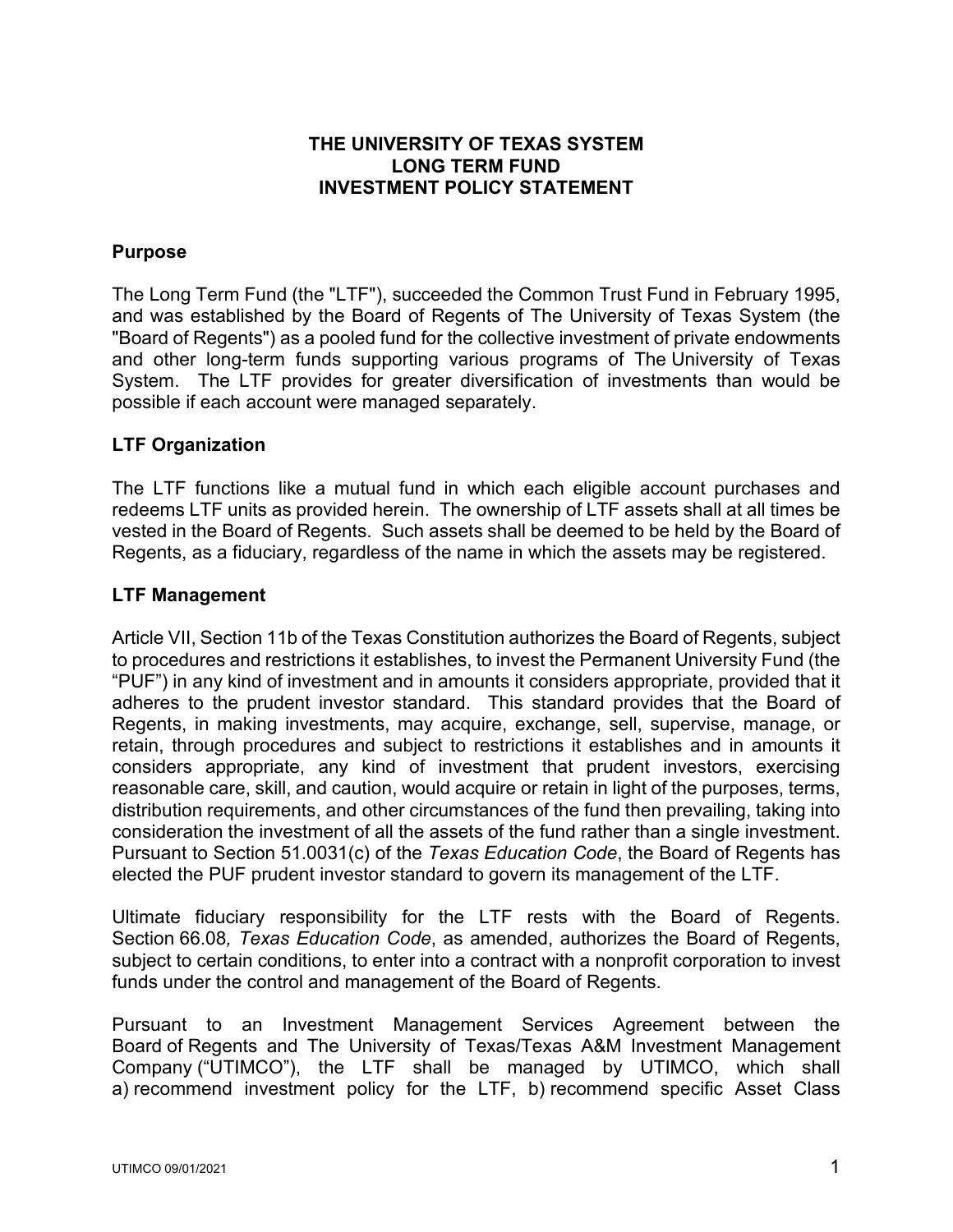allocation targets, ranges, and performance benchmarks consistent with LTF objectives, and c) monitor LTF performance against LTF objectives. UTIMCO shall invest the LTF assets in conformity with this Policy Statement. All changes to this Policy Statement or the exhibits to this Policy Statement, including changes to Asset Class allocation targets, ranges and performance benchmarks, are subject to approval by the Board of Regents.

## **LTF Administration**

UTIMCO shall employ an administrative staff to ensure that all transaction and accounting records are complete and prepared on a timely basis. Internal controls shall be emphasized so as to provide for responsible separation of duties and adequacy of an audit trail. Custody of LTF assets shall comply with applicable law and be structured so as to provide essential safekeeping and trading efficiency.

## **Funds Eligible to Purchase LTF Units**

No account shall be eligible to purchase units of the LTF unless it is under the sole control, with full discretion as to investments, of the Board of Regents.

Any account whose governing instrument contains provisions which conflict with this Policy Statement, whether initially or as a result of amendments to either document, shall not be eligible to purchase or hold units of the LTF.

## **LTF Investment Objectives**

The primary investment objective shall be to maximize investment returns within the risk parameters specified in this Policy Statement without regard to the distribution rate. Investment returns are expressed net of all investment-related expenses. Additional expenses include U. T. System administrative fees charged to the fund. The LTF's success in meeting its objectives depends upon its ability to generate high returns in periods of low inflation that will offset lower returns generated in years when the capital markets underperform the rate of inflation.

#### **Asset Allocation and Policy**

LTF assets shall be allocated among the following investments.

- A. Cash and Cash Equivalents Cash and Cash Equivalents has the same meaning as given to the term "Cash" in the Liquidity Policy.
- B. **U. T. System General Endowment Fund (GEF)** See Exhibit B for the current GEF allocation, which is subject to changes by the Board of Regents. Upon any change to the GEF asset allocation, Exhibit B shall be revised accordingly.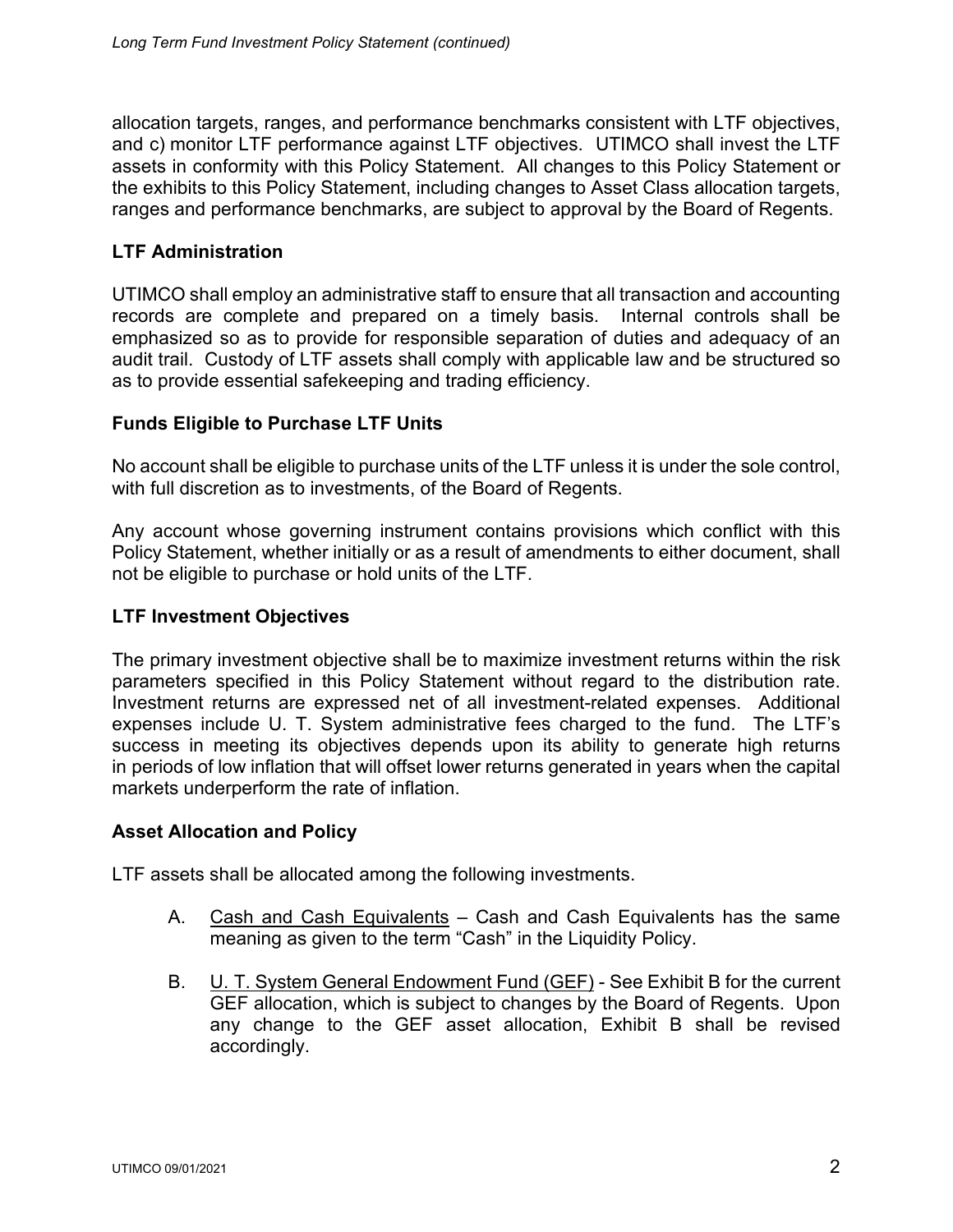In the event that actual Cash and Cash Equivalents positions move outside the range indicated in Exhibit A due to market forces that shift relative valuations, UTIMCO staff will immediately report this situation to the UTIMCO Board Chairman and take steps to rebalance Cash and Cash Equivalents positions back within the policy range in an orderly manner as soon as practicable. Extenuating circumstances that could cause immediate rebalancing to be irrational and detrimental to the interest of the LTF asset values could warrant requesting approval of the UTIMCO Board Chairman to waive immediate remedial action.

## **Performance Measurement**

The investment performance of the LTF will be measured by the LTF's custodian, an unaffiliated organization, with recognized expertise in this field and reporting responsibility to the UTIMCO Board, and compared against the stated Policy Benchmarks of the PHF, as indicated in Exhibits A and B (incorporating the impact of internal derivative positions) and reported to the UTIMCO Board and the Board of Regents at least quarterly. Monthly performance data and net asset values will be available on the UTIMCO website within a reasonable time after each month end.

#### **Investment Guidelines**

The LTF must be invested at all times in strict compliance with applicable law. Investment guidelines for the U. T. System GEF shall be as stated in the GEF Investment Policy Statement.

#### **LTF Distributions**

The LTF shall balance the needs and interests of present beneficiaries with those of the future. LTF spending policy objectives shall be to:

- A. provide a predictable, stable stream of distributions over time;
- B. ensure that the inflation adjusted value of distributions is maintained over the long term; and
- C. ensure that the inflation adjusted value of LTF assets after distributions is maintained over the long term.

The goal is for the LTF's average spending rate over time not to exceed the LTF's average annual investment return after inflation and expense ratio in order to preserve the purchasing power of LTF distributions and underlying assets.

Generally, pursuant to the Uniform Prudent Management of Institutional Funds Act, Chapter 163, *Texas Property Code,* as amended, ("Act"), subject to the intent of a donor in a gift instrument, the Board of Regents may appropriate for expenditure or accumulate so much of the LTF as it determines is prudent for the uses, benefits, purposes, and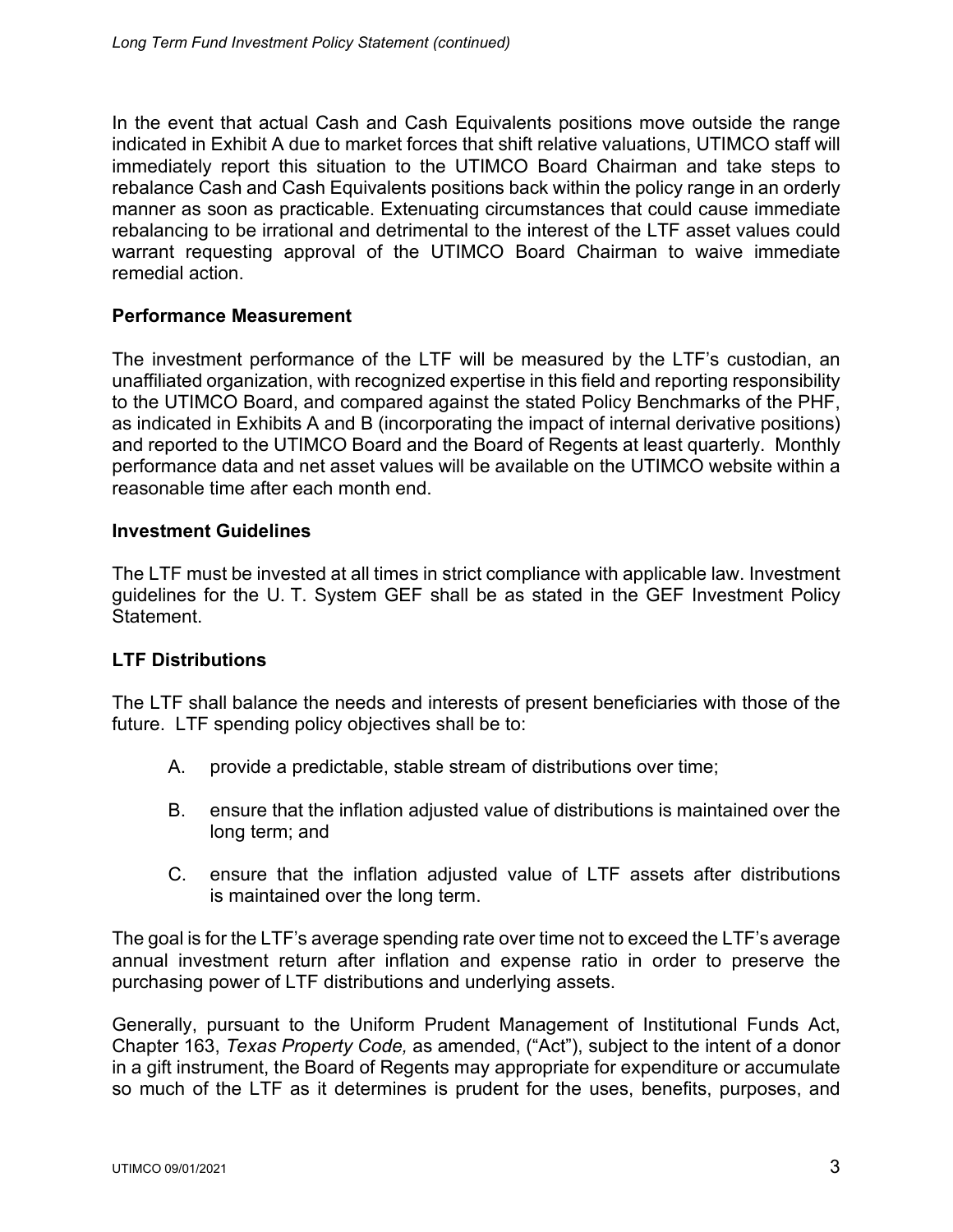duration for which the LTF is established. Notwithstanding the preceding sentence, the Board of Regents may not appropriate for expenditure in any year an amount greater than nine percent (9%) of the LTF, calculated on the basis of market values determined at least quarterly and averaged over a period of not less than three years immediately preceding the year in which the appropriation for expenditure was made.

The Board of Regents will annually approve a per unit distribution amount.

Distributions from the LTF to the unit holders shall be made quarterly as soon as practicable on or after the last business day of November, February, May, and August of each fiscal year.

# **LTF Accounting**

The fiscal year of the LTF shall begin on September 1st and end on August 31st. Market value of the LTF shall be maintained on an accrual basis in compliance with Generally Accepted Accounting Principles ("GAAP"), Governmental Accounting Standards Board Statements, industry guidelines, or state statutes, whichever is applicable. Significant asset write-offs or write-downs shall be approved by UTIMCO's Chief Investment Officer and reported to the UTIMCO Board. Assets deemed to be "other than temporarily impaired" as defined by GAAP shall be written off and reported to UTIMCO's Chief Investment Officer and the UTIMCO Board when material. The LTF's financial statements shall be audited each year by an independent accounting firm selected by the Board of Regents.

## **Valuation of Assets**

As of the close of business on the last business day of each month, UTIMCO shall determine the fair market value of all LTF net assets and the net asset value per unit of the LTF. Valuation of LTF assets shall be based on the books and records of the custodian for the valuation date. The final determination of LTF net assets for a month end close shall normally be completed within eight business days but determination may be longer under certain circumstances.

The fair market value of the LTF's net assets shall include all related receivables and payables of the LTF on the valuation date and the value of each unit thereof shall be its proportionate part of such net value. Such valuation shall be final and conclusive.

## **Compliance**

Compliance with this Policy will be monitored by UTIMCO's Chief Compliance Officer. UTIMCO's Chief Executive Officer, the UTIMCO Board, and the UTIMCO Audit & Ethics Committee will receive regular reports on UTIMCO's compliance with this Policy. All material instances of noncompliance, as determined by UTIMCO's Chief Compliance Officer and the Chair of the UTIMCO Audit & Ethics Committee, will require an action plan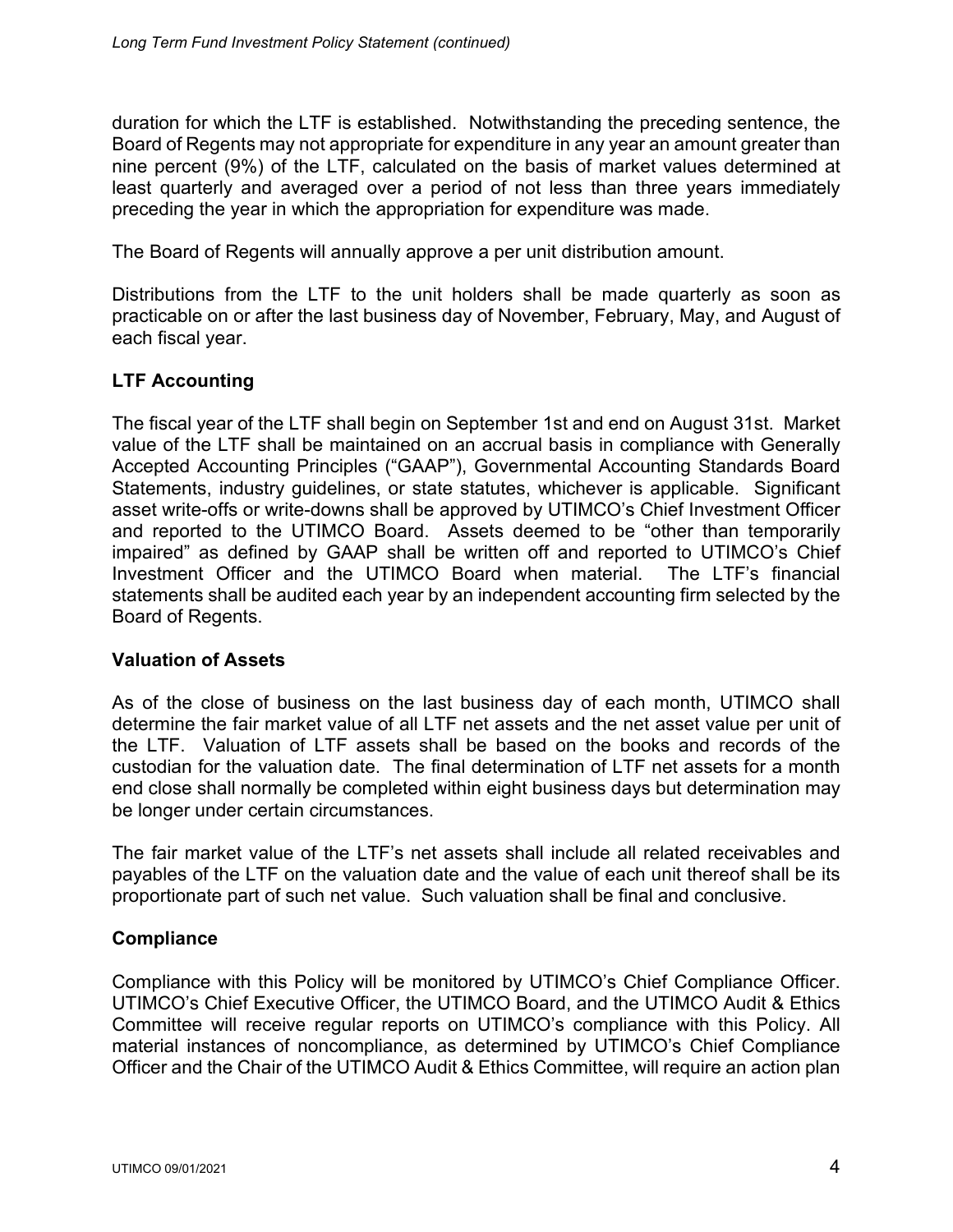proposed by UTIMCO's Chief Executive Officer and approved by the Chairman of the UTIMCO Board with timelines for bringing the non-compliant activity within this Policy.

## **Purchase of LTF Units**

Purchase of LTF units may be made on any quarterly purchase date (September 1, December 1, March 1, and June 1 of each fiscal year or the first business day subsequent thereto) upon payment of cash to the LTF or contribution of assets approved by UTIMCO's Chief Investment Officer, at the net asset value per unit of the LTF as of the most recent quarterly valuation date.

Each account whose monies are invested in the LTF shall own an undivided interest in the LTF in the proportion that the number of units invested therein bears to the total number of all units comprising the LTF.

## **Redemption of LTF Units**

Redemption of LTF units shall be paid in cash as soon as practicable after the quarterly valuation date of the LTF. If the withdrawal is greater than \$25 million, advance notice of 60 business days shall be required prior to the quarterly valuation date. If the withdrawal is for less than \$25 million, advance notice of five business days shall be required prior to the quarterly valuation date. If the aggregate amount of redemptions requested on any redemption date is equal to or greater than 5% of the LTF's net asset value, the Board of Regents may redeem the requested units in installments and on a pro rata basis over a reasonable period of time that takes into consideration the time frame to liquidate illiquid investments and the best interests of all LTF unit holders. Withdrawals from the LTF shall be at the market value price per unit determined for the period of the withdrawal except as follows: withdrawals to correct administrative errors shall be calculated at the per unit value at the time the error occurred. To be considered an administrative error, the contribution shall have been invested in the LTF for a period less than or equal to one year determined from the date of the contribution to the LTF. Transfer of units between endowment unit holders shall not be considered redemption of units subject to this provision.

#### **Investor Responsibility**

As a shareholder, the LTF has the right to a voice in corporate affairs consistent with those of any shareholder. These include the right and obligation to vote proxies in a manner consistent with the unique role and mission of higher education as well as for the economic benefit of the LTF. Notwithstanding the above, the UTIMCO Board shall discharge its fiduciary duties with respect to the LTF solely in the interest of LTF unit holders, in compliance with the Proxy Voting Policy then in effect, and shall not invest the LTF so as to achieve temporal benefits for any purpose including use of its economic power to advance social or political purposes.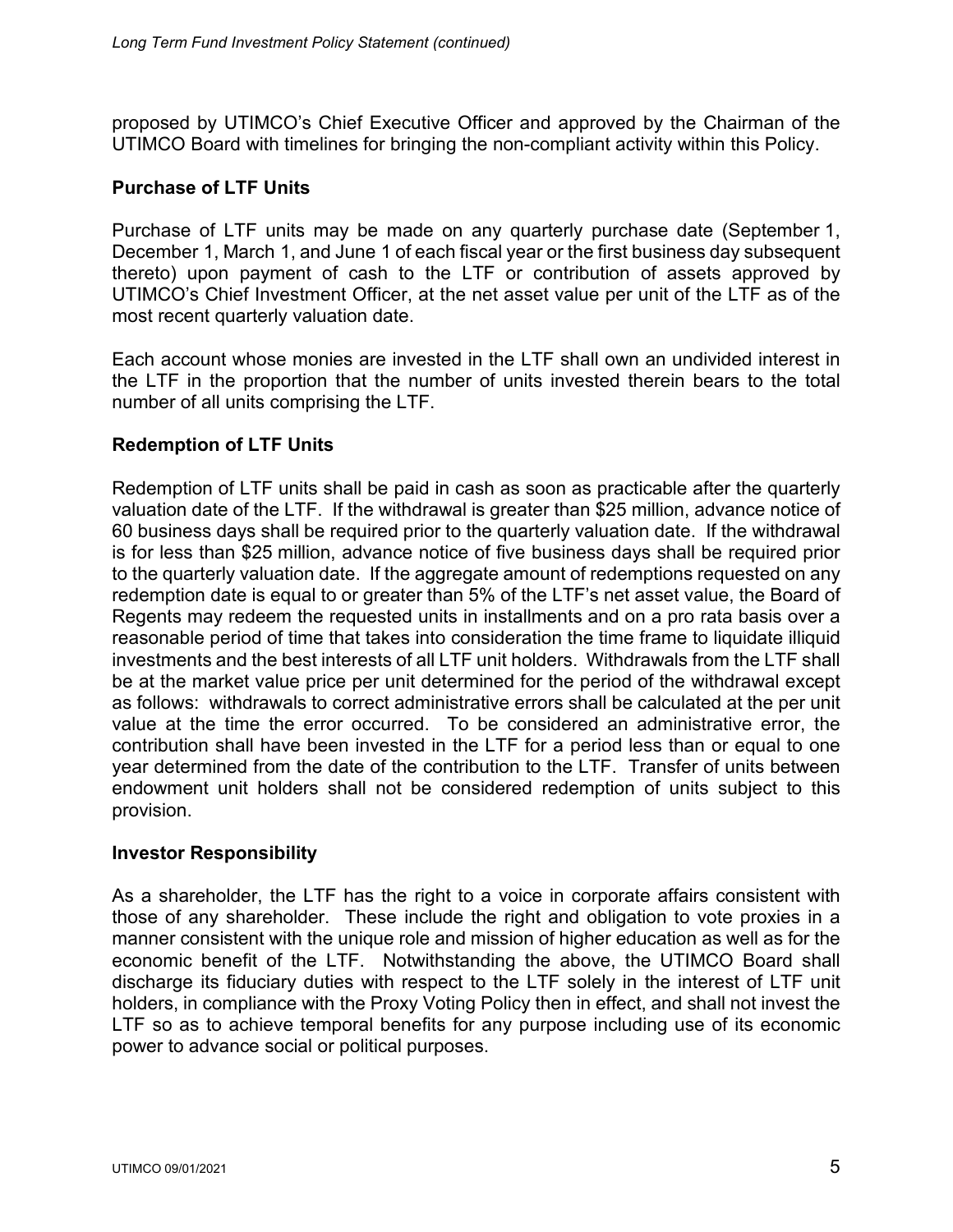## **Amendment of Policy Statement**

The Board of Regents reserves the right to amend the Investment Policy Statement as it deems necessary or advisable.

#### **Effective Date**

The effective date of this Policy shall be September 1, 2021.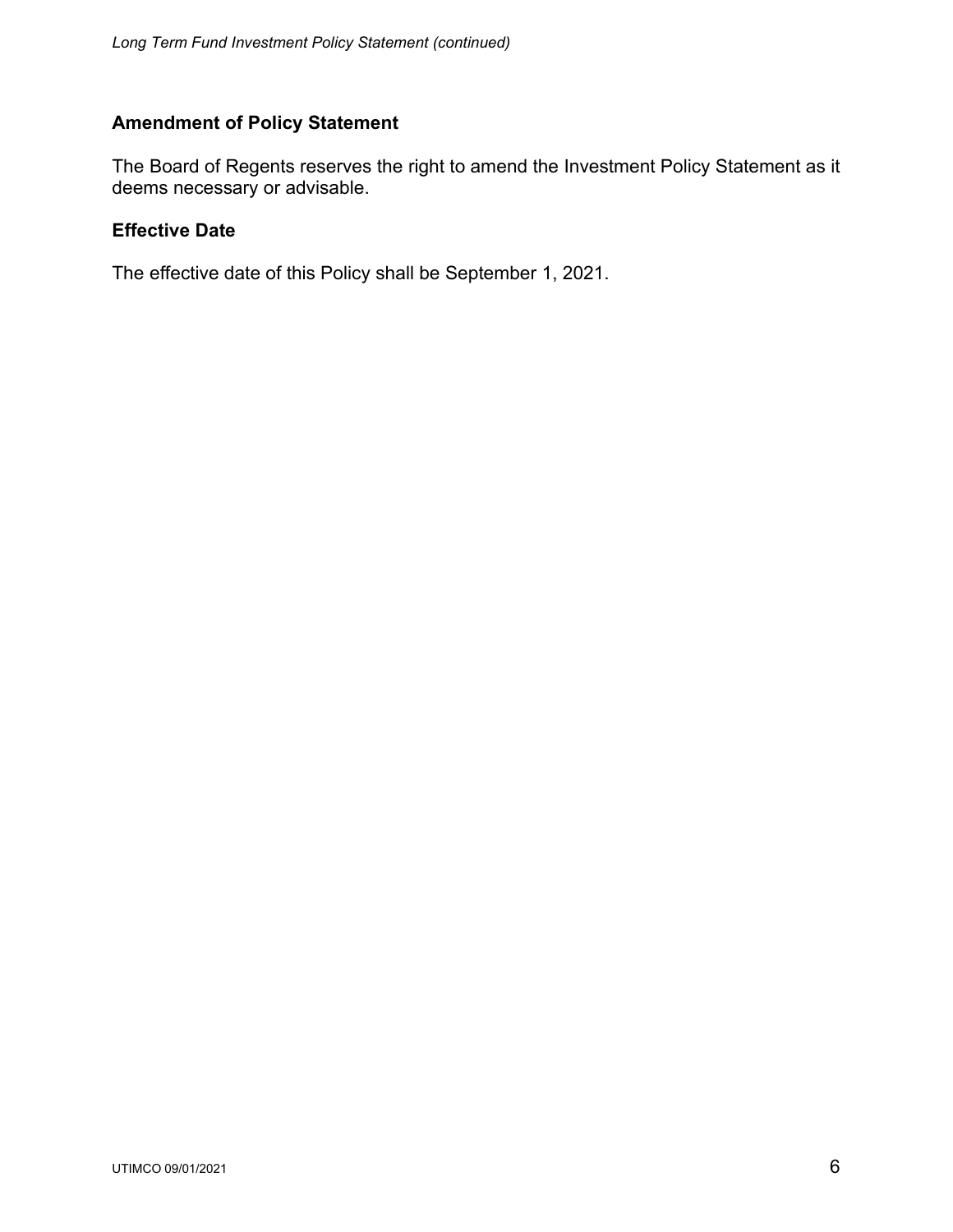# **EXHIBIT A**

# **LTF ASSET ALLOCATION**

## **POLICY TARGETS, RANGES AND PERFORMANCE OBJECTIVES EFFECTIVE DATE SEPTEMBER 1, 2008**

|                            | <b>Neutral</b><br><b>Allocation</b> | Range | <b>Benchmark Return</b>                 |
|----------------------------|-------------------------------------|-------|-----------------------------------------|
| <b>GEF Commingled Fund</b> | 100.0%                              |       | 95% - 100%   Endowment Policy Portfolio |
| Cash and Cash Equivalents  | $0.0\%$                             |       | $-1\% - 5\%$   90 day T-Bills           |
| Unencumbered Cash          |                                     |       |                                         |
| Temporary Cash Imbalance*  |                                     |       |                                         |
| Net non-trading receivable |                                     |       |                                         |

The endowment policy portfolio is the sum of the neutrally weighted benchmark returns for the GEF.

\*3 trading days or less